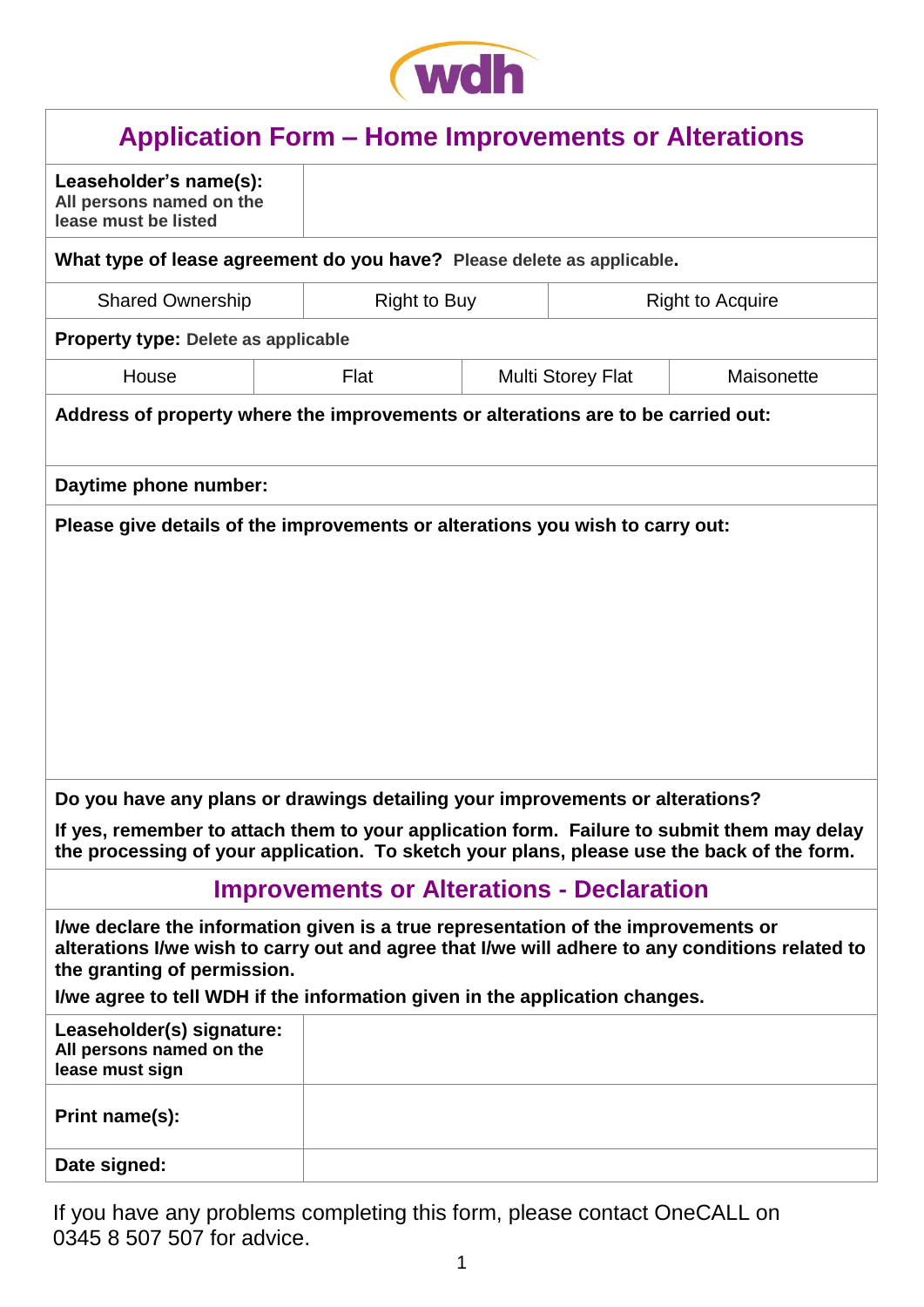# If plans or drawings have not been provided, use this section to sketch the layout with approximate measurements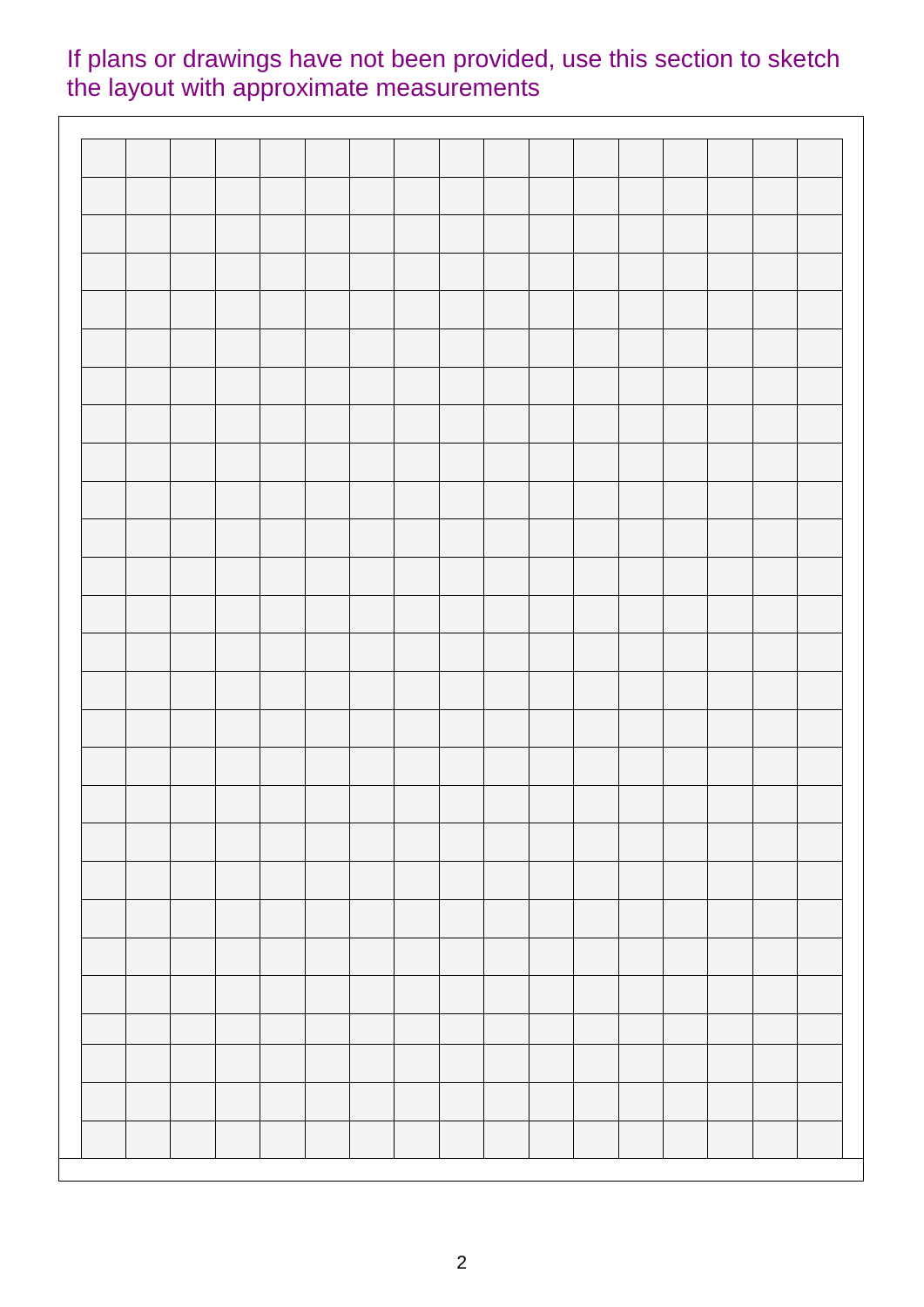## **Preserved Right to Buy / Right to Buy / Right to Acquire**

#### **and Shared Ownership**

**There is a standard administration charge of £25 + VAT which is payable in advance for processing all applications for home improvements.** 

**This payment can be made by:** 

- **cheque made payable to Wakefield and District Housing Limited and returned with your application form to the WDH Survey Team, Merefield House, Whistler Drive, Castleford WF10 5HX; or**
- **using your credit or debit card, by phoning OneCALL on 0345 8 507 507, or over the counter at one of the service access points, identifying the payment as 'administration charge for home improvement application'.**

The large majority of applications will only incur the cost of the standard administration charge. However, there are certain circumstances where additional costs may be incurred in order to cover the specialist services required to process your application. These will generally apply to leaseholders who have purchased a flat under the right to buy, preserved right to buy or right to acquire schemes. Examples of this would be:

- extensive work within the individual flat, which would affect the lease agreement; or
- improvements, which will reduce the current service charges (that is, replacing wood or metal windows to UPVC).

If your application does fall into one of these categories, WDH will tell you how much the costs will be, so you can make a decision as to whether you wish to go ahead with the application. The costs will need to be paid first before any legal work and adjustments are made or written permission granted to carry out the improvements you are proposing.

If unauthorised work has already been carried out permission will need to be applied for retrospectively, this will apply to all leasehold schemes including shared ownership.

| <b>Fee Structure</b>                                                                 |              |  |  |  |  |
|--------------------------------------------------------------------------------------|--------------|--|--|--|--|
| <b>Standard Administration Charge</b>                                                | $£25 + VAT$  |  |  |  |  |
| Applications requiring the re-calculation of existing service charges                | $£60 + VAT$  |  |  |  |  |
| Applications for retrospective approval for unauthorised work already<br>carried out | $£60 + VAT$  |  |  |  |  |
| Applications affecting the Lease Agreement and Plans                                 |              |  |  |  |  |
| Legal - £150 + $VAT$<br>Plans - £125 + VAT                                           | $£275 + VAT$ |  |  |  |  |

**The fees are subject to an annual review.**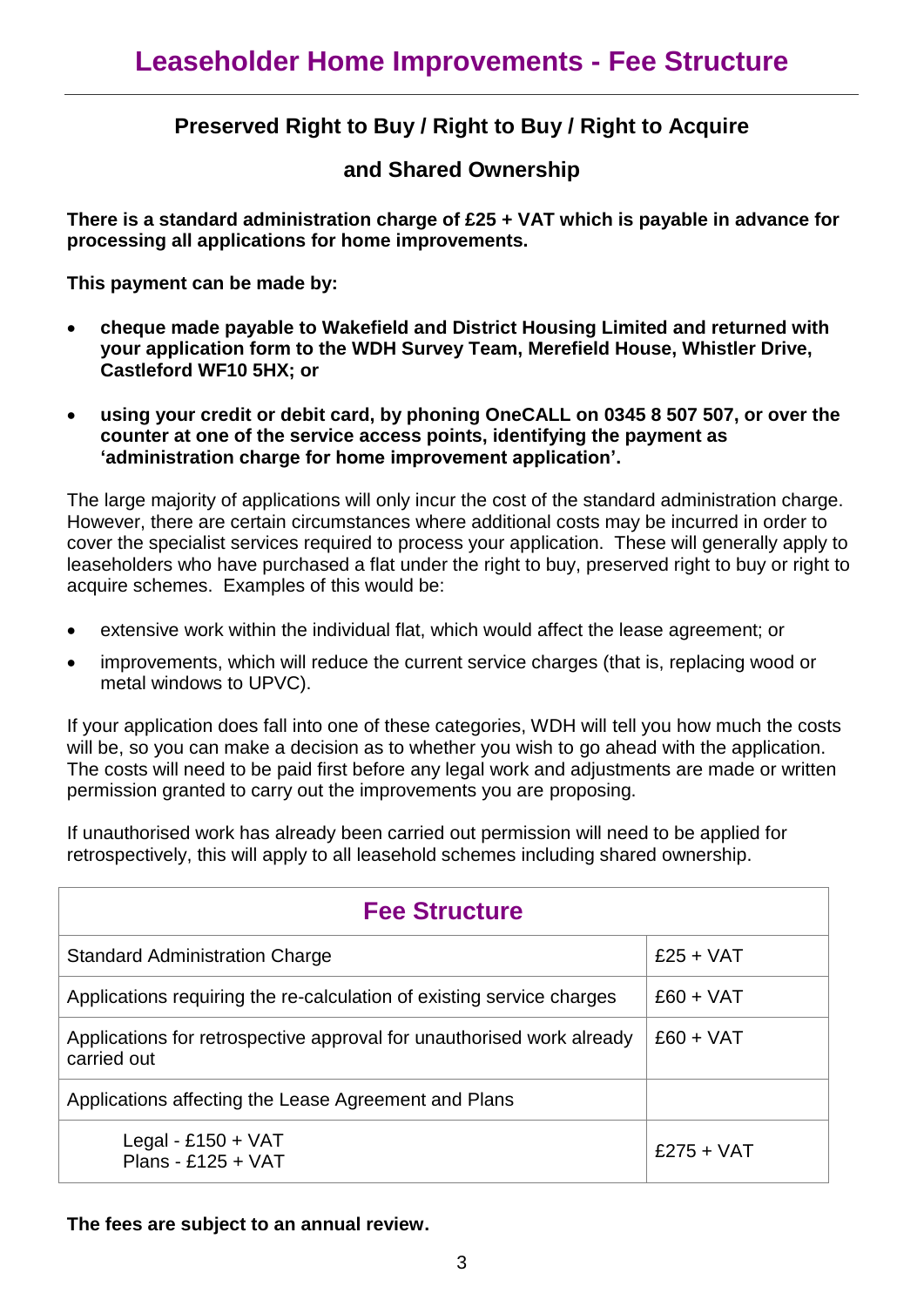## Statutory Instrument 2007 No. 1258

## The Administration Charges (Summary of Tenants' Rights and Obligations) Regulations 2007

(1) This summary, which briefly sets out your rights and obligations in relation to administration charges, must by law accompany a demand for administration charges. Unless a summary is sent to you with a demand, you may withhold the administration charge. The summary does not give a full interpretation of the law and if you are in any doubt about your rights and obligations you should seek independent advice.

(2) An administration charge is an amount which may be payable by you as part of or in addition to the rent directly or indirectly—

for or in connection with the grant of an approval under your lease, or an application for such approval;

for or in connection with the provision of information or documents;

in respect of your failure to make any payment due under your lease; or

in connection with a breach of a covenant or condition of your lease.

If you are liable to pay an administration charge, it is payable only to the extent that the amount is reasonable.

(3) Any provision contained in a grant of a lease under the right to buy under the Housing Act 1985, which claims to allow the landlord to charge a sum for consent or approval, is void.

(4) You have the right to ask a leasehold valuation tribunal whether an administration charge is payable. You may make a request before or after you have paid the administration charge. If the tribunal determines the charge is payable, the tribunal may also determine—

who should pay the administration charge and who it should be paid to; the amount; the date it should be paid by; and how it should be paid.

However, you do not have this right where—

a matter has been agreed to or admitted by you;

a matter has been, or is to be, referred to arbitration or has been determined by arbitration and you agreed to go to arbitration after the disagreement about the administration charge arose; or

a matter has been decided by a court.

(5) You have the right to apply to a leasehold valuation tribunal for an order varying the lease on the grounds that any administration charge specified in the lease, or any formula specified in the lease for calculating an administration charge is unreasonable.

(6) Where you seek a determination or order from a leasehold valuation tribunal, you will have to pay an application fee and, where the matter proceeds to a hearing, a hearing fee, unless you qualify for a waiver or reduction. The total fees payable to the tribunal will not exceed £500, but making an application may incur additional costs, such as professional fees, which you may have to pay.